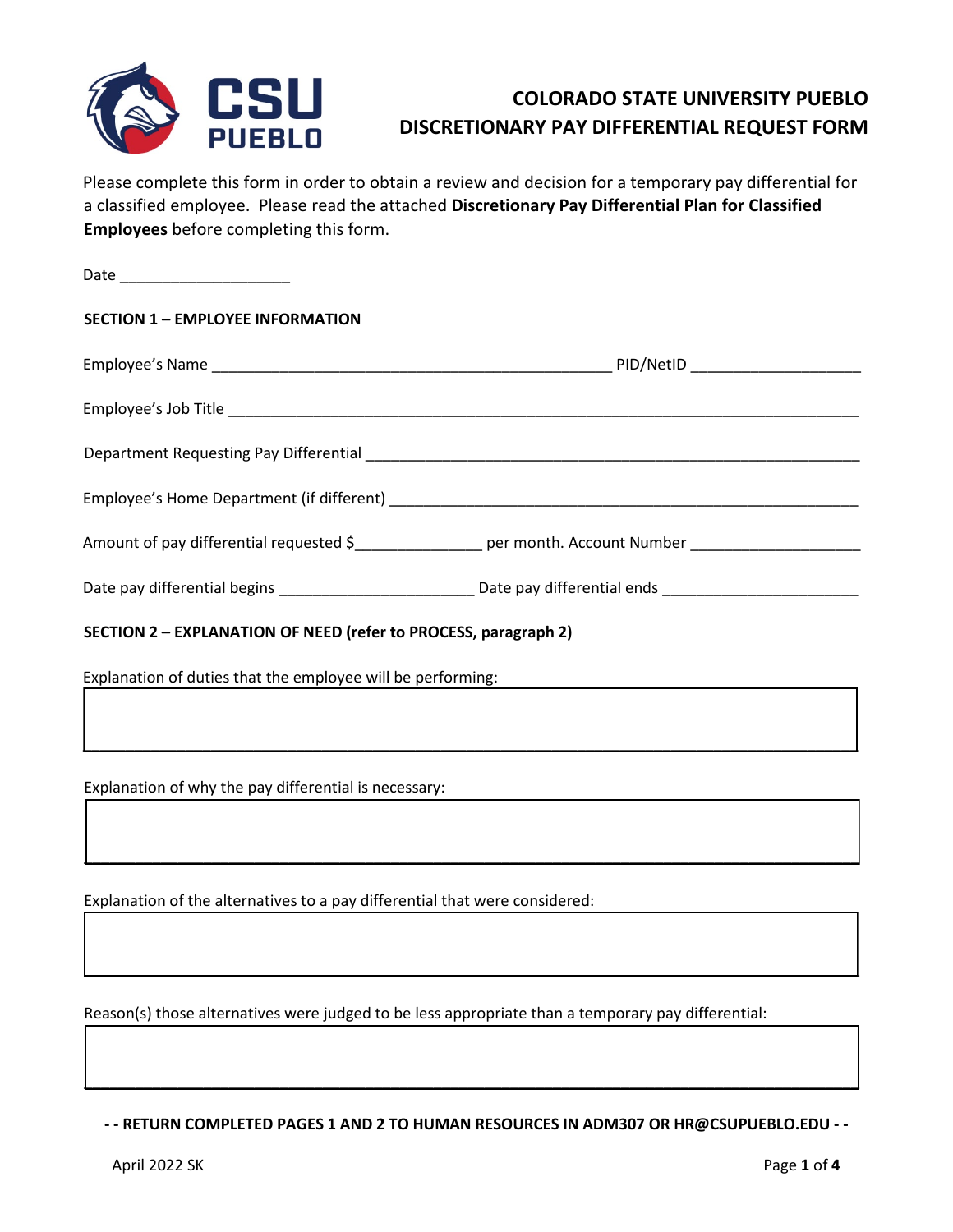

### **SECTION 3 – APPROVAL CERTIFICATION (in order listed)**

|  | Recommendation to the Appointing Authority:<br>Approval is recommended<br>____ Approval is not recommended |                                                                                                                                                    |
|--|------------------------------------------------------------------------------------------------------------|----------------------------------------------------------------------------------------------------------------------------------------------------|
|  |                                                                                                            |                                                                                                                                                    |
|  |                                                                                                            |                                                                                                                                                    |
|  | Fiscal Officer - Position is not grant-funded:<br>Approval is recommended<br>Approval is not recommended   | ORSP - Position is grant-funded:<br>Approval is recommended<br>Approval is not recommended                                                         |
|  |                                                                                                            |                                                                                                                                                    |
|  |                                                                                                            |                                                                                                                                                    |
|  | Recommendation to the President:<br>Approval is recommended<br>Approval is not recommended                 | *Appointing Authority must ensure that the<br>information required in SECTION 2 is complete<br>before forwarding this to the President for review. |
|  |                                                                                                            |                                                                                                                                                    |
|  | 6. President's review and decision:<br>Request is approved<br>Request is denied                            |                                                                                                                                                    |
|  |                                                                                                            | Date and the set of the set of the set of the set of the set of the set of the set of the set of the set of th                                     |
|  |                                                                                                            | - - RETURN COMPLETED PAGES 1 AND 2 TO HUMAN RESOURCES IN ADM307 OR HR@CSUPUEBLO.EDU - -                                                            |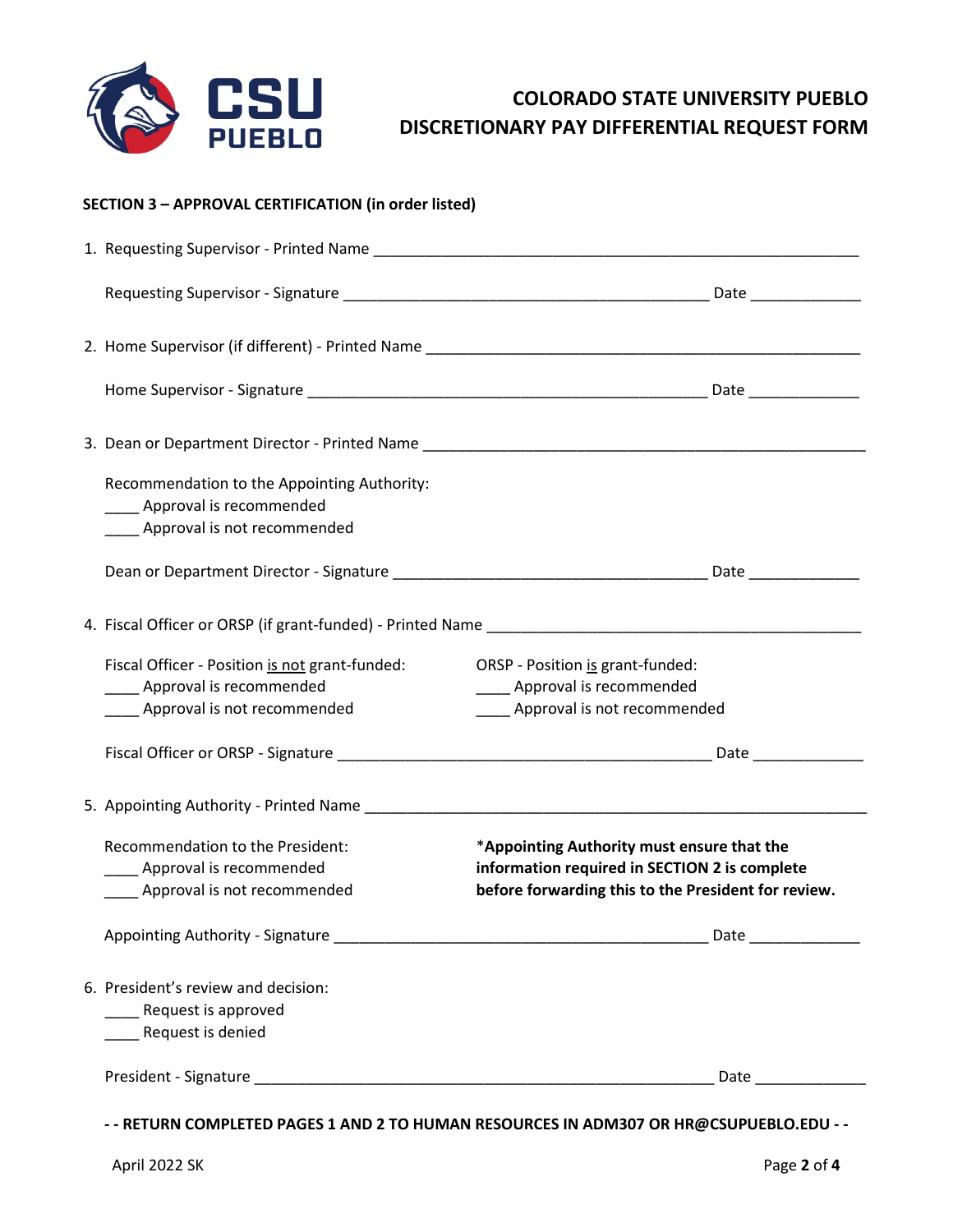

### **SUBJECT**

Discretionary Pay Differential Plan for Classified Employees

### **PURPOSE**

To define the qualifying conditions and process (the "Plan") supporting a temporary pay differential for classified employees.

#### **BACKGROUND**

State Personnel System Rule 3-49 permits the University to authorize temporary, discretionary pay differentials. In accordance with Rule 3-49, use of any such pay differential is at the discretion of the appointing authority and shall not be used as a substitute for annual compensation adjustments, other pay policies, or promotions. As an initial requirement before a differential can be granted, the University must develop and communicate a written plan addressing appropriate criteria for the use of any differential based on sound business practice and needs.

#### **DEFINITION**

A differential requested and approved in accordance with the Plan shall be temporary as defined further below and shall not be base building. In no case shall the amount of a temporary award, when added to the employee's current base pay, exceed the statutory monthly payroll lid for the employee. All differentials paid under this Plan will be paid through the regular University payroll process. A temporary pay differential must be funded within a unit's existing budget.

No differential is guaranteed and, if granted, may be discontinued at any time. No aspect of any discretionary pay differential is subject to grievance or appeal, except for discrimination. An alleged violation of this plan can be disputed by submission of a letter stating the nature of the dispute and the relief sought. The letter of dispute must be addressed to the appropriate appointing authority. The University's decision in any such dispute is final and no further recourse is available.

#### **ELIGIBILITY**

All Permanent Classified Employees

#### **PROCESS**

To initiate a differential for an employee, a supervisor shall submit a written request to his or her to the Dean or Department Director. A request approved by a Department Director or Dean must be forwarded for approval to the appropriate appointing authority. The appointing authority will review the request. If the appointing authority endorses the request, the appointing authority will confirm that the differential can be funded within the requesting unit's current budget before forwarding the request to the President for final review and approval. University Human Resources will provide the necessary form for requesting and routing a differential request. The requesting and routing form must be completed in order to ensure that essential information is carried through the approval process.

**- - RETURN COMPLETED PAGES 1 AND 2 TO HUMAN RESOURCES IN ADM307 OR HR@CSUPUEBLO.EDU - -**